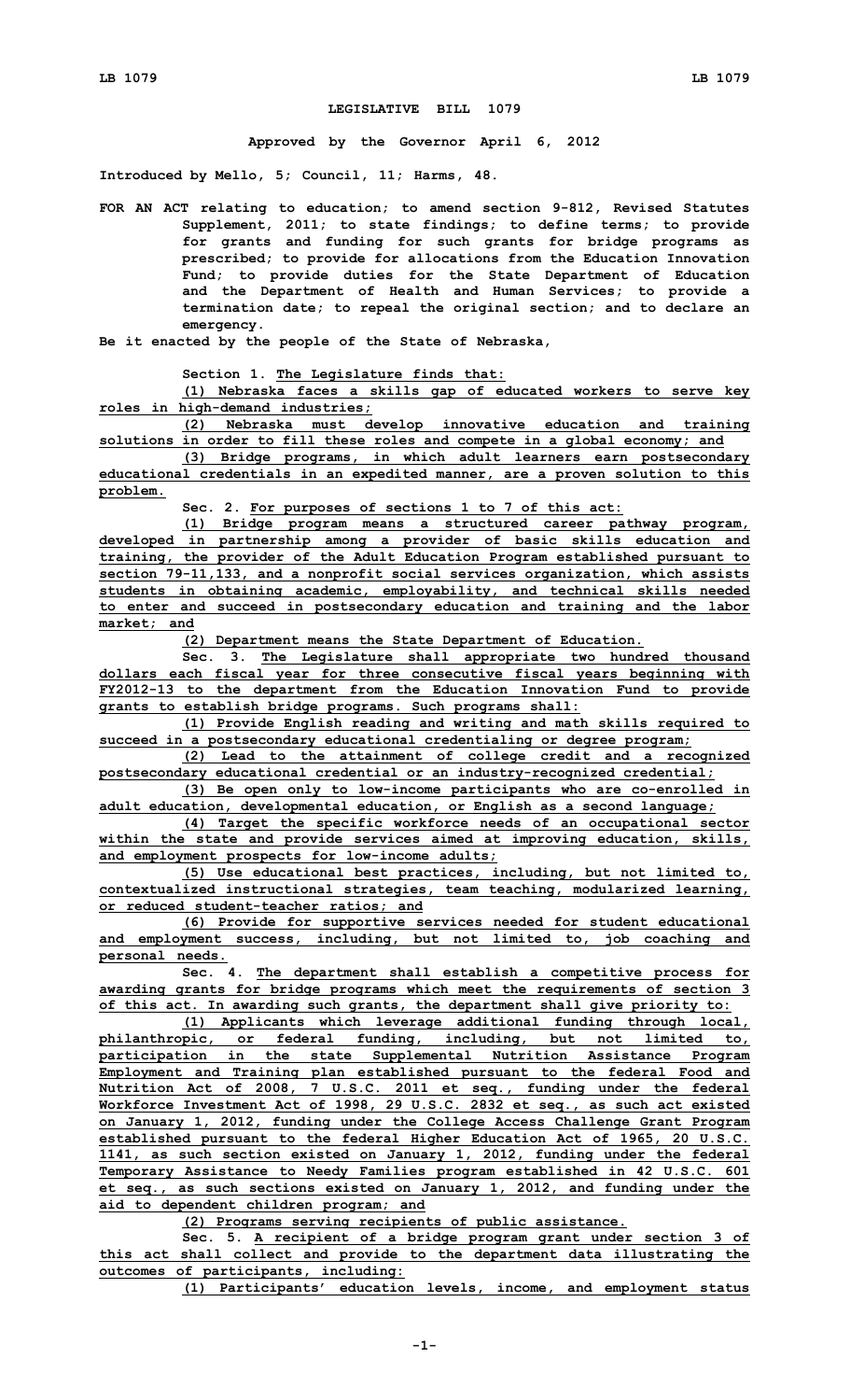**upon entry into the bridge program;**

**(2) The total number of participants beginning the bridge program, earning college credit, earning industry-recognized credentials, and earning recognized postsecondary educational credentials;**

**(3) The employment rates of participants six months, twelve months, and twenty-four months after leaving the bridge program; and**

**(4) The number of participants pursuing additional education six months, twelve months, and twenty-four months after leaving the bridge program.**

**Sec. 6. The department may adopt and promulgate rules and regulations to carry out sections 1 to 5 of this act.**

**Sec. 7. The Department of Health and Human Services shall cooperate with applicants and recipients under sections 1 to 5 of this act pursuing funding under the state Supplemental Nutrition Assistance Program Employment and Training plan established pursuant to the federal Food and Nutrition Act of 2008, 7 U.S.C. 2011 et seq., as such act and sections existed on January 1, 2012, the federal Temporary Assistance to Needy Families program established in 42 U.S.C. 601 et seq., as such sections existed on January 1, 2012, and funding under the aid to dependent children program.**

**Sec. 8. Sections 1 to 7 of this act terminate on June 30, 2015.**

**Sec. 9. Section 9-812, Revised Statutes Supplement, 2011, is amended to read:**

**9-812 (1) All money received from the operation of lottery games conducted pursuant to the State Lottery Act in Nebraska shall be credited to the State Lottery Operation Trust Fund, which fund is hereby created. All payments of the costs of establishing and maintaining the lottery games shall be made from the State Lottery Operation Cash Fund. In accordance with legislative appropriations, money for payments for expenses of the division shall be transferred from the State Lottery Operation Trust Fund to the State Lottery Operation Cash Fund, which fund is hereby created. All money necessary for the payment of lottery prizes shall be transferred from the State Lottery Operation Trust Fund to the State Lottery Prize Trust Fund, which fund is hereby created. The amount used for the payment of lottery prizes shall not be less than forty percent of the dollar amount of the lottery tickets which have been sold.**

**(2) Beginning October 1, 2003, <sup>a</sup> portion of the dollar amount of the lottery tickets which have been sold on an annualized basis shall be transferred from the State Lottery Operation Trust Fund to the Education Innovation Fund, the Nebraska Opportunity Grant Fund, the Nebraska Environmental Trust Fund, the Nebraska State Fair Board, and the Compulsive Gamblers Assistance Fund. The dollar amount transferred pursuant to this subsection shall equal the greater of (a) the dollar amount transferred to the funds in fiscal year 2002-03 or (b) any amount which constitutes at least twenty-two percent and no more than twenty-five percent of the dollar amount of the lottery tickets which have been sold on an annualized basis. To the extent that funds are available, the Tax Commissioner and director may authorize <sup>a</sup> transfer exceeding twenty-five percent of the dollar amount of the lottery tickets sold on an annualized basis.**

**(3) Of the money available to be transferred to the Education Innovation Fund, the Nebraska Opportunity Grant Fund, the Nebraska Environmental Trust Fund, the Nebraska State Fair Board, and the Compulsive Gamblers Assistance Fund:**

**(a) The first five hundred thousand dollars shall be transferred to the Compulsive Gamblers Assistance Fund to be used as provided in section 71-817;**

**(b) Nineteen and three-fourths percent of the money remaining after the payment of prizes and operating expenses and the initial transfer to the Compulsive Gamblers Assistance Fund shall be transferred to the Education Innovation Fund;**

**(c) Twenty-four and three-fourths percent of the money remaining after the payment of prizes and operating expenses and the initial transfer to the Compulsive Gamblers Assistance Fund shall be transferred to the Nebraska Opportunity Grant Fund;**

**(d) Forty-four and one-half percent of the money remaining after the payment of prizes and operating expenses and the initial transfer to the Compulsive Gamblers Assistance Fund shall be transferred to the Nebraska Environmental Trust Fund to be used as provided in the Nebraska Environmental Trust Act;**

**(e) Ten percent of the money remaining after the payment of prizes and operating expenses and the initial transfer to the Compulsive Gamblers Assistance Fund shall be transferred to the Nebraska State Fair Board if the most populous city within the county in which the fair is located provides**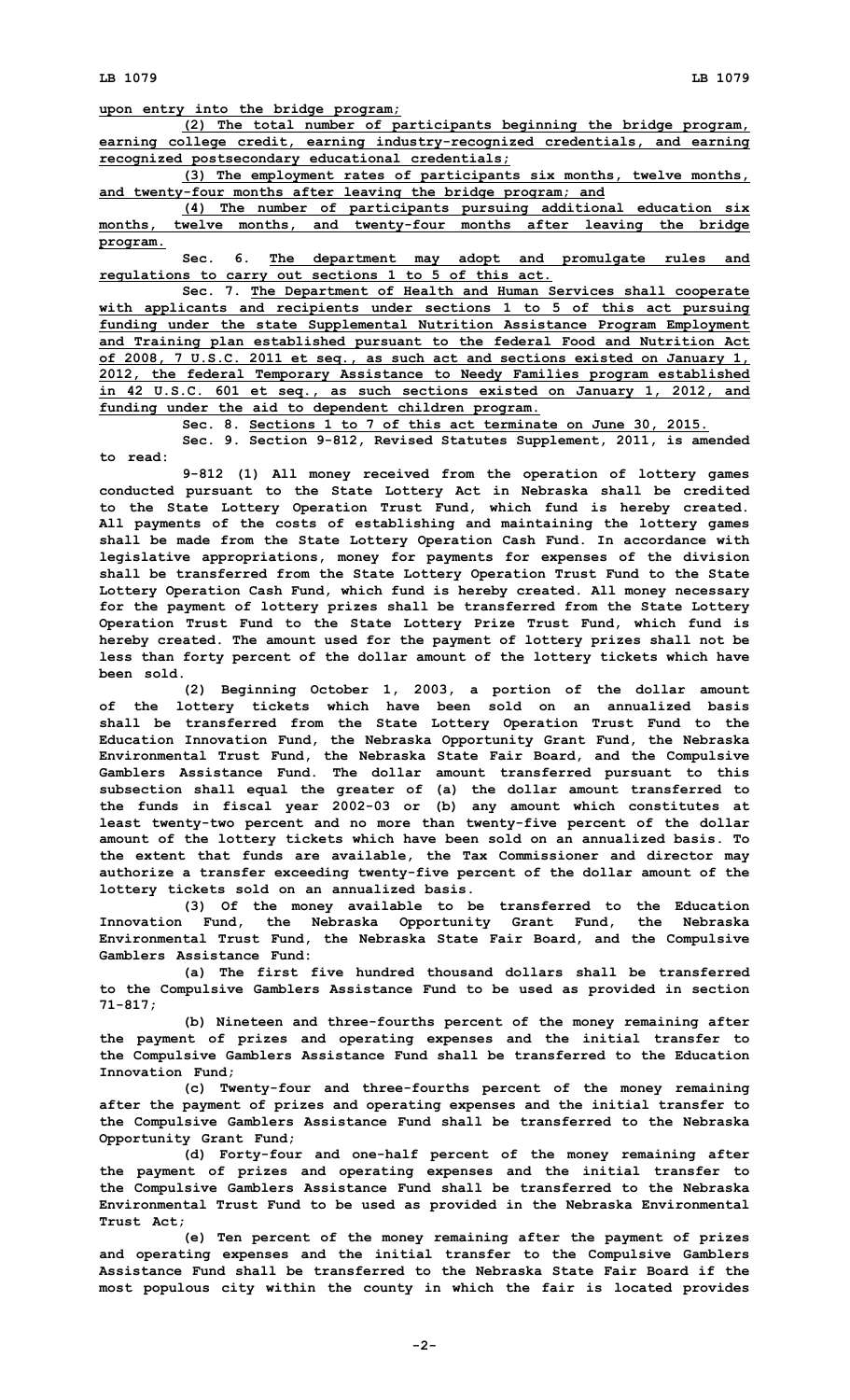**matching funds equivalent to ten percent of the funds available for transfer. Such matching funds may be obtained from the city and any other private or public entity, except that no portion of such matching funds shall be provided by the state. If the Nebraska State Fair ceases operations, ten percent of the money remaining after the payment of prizes and operating expenses and the initial transfer to the Compulsive Gamblers Assistance Fund shall be transferred to the General Fund; and**

**(f) One percent of the money remaining after the payment of prizes and operating expenses and the initial transfer to the Compulsive Gamblers Assistance Fund shall be transferred to the Compulsive Gamblers Assistance Fund to be used as provided in section 71-817.**

**(4)(a) The Education Innovation Fund is created. At least seventy-five percent of the lottery proceeds allocated to the Education Innovation Fund shall be available for disbursement.**

**(b) For fiscal year 2010-11, the Education Innovation Fund shall be allocated as follows: The first one million dollars shall be transferred to the Excellence in Teaching Cash Fund to fund the Excellence in Teaching Act, and the amount remaining in the Education Innovation Fund shall be allocated, after administrative expenses, for distance education equipment and incentives pursuant to sections 79-1336 and 79-1337.**

**(c) For fiscal year 2011-12, the Education Innovation Fund shall be allocated as follows: (i) The first two hundred twenty-five thousand dollars shall be transferred to the Excellence in Teaching Cash Fund to fund the Attracting Excellence to Teaching Program; (ii) the next three million three hundred sixty-five thousand nine hundred sixty-two dollars shall be distributed to school districts as grants pursuant to the Early Childhood Education Grant Program; (iii) the next two million one hundred seventy-five thousand six hundred seventy-three dollars shall be distributed to local systems as grants for approved accelerated or differentiated curriculum programs for students identified as learners with high ability pursuant to section 79-1108.02; (iv) the next four hundred ninety-one thousand five hundred forty-one dollars shall be used by the State Department of Education for the development of an integrated early childhood, elementary, secondary, and postsecondary student information system; (v) the next four hundred fifty thousand dollars shall fund the Center for Student Leadership and Extended Learning Act; (vi) the next one hundred fourteen thousand six hundred twenty-nine dollars shall fund the multicultural education program created under section 79-720; (vii) the next one hundred twenty-three thousand four hundred sixty-eight dollars shall be used by the department to employ persons to investigate and prosecute alleged violations as provided in section 79-868; (viii) up to the next one hundred sixty thousand dollars shall be used by the department to implement section 79-759; and (ix) the amount remaining shall be allocated, after administrative expenses, for distance education equipment and incentives pursuant to sections 79-1336 and 79-1337.**

**(d) For fiscal year 2012-13, the Education Innovation Fund shall be allocated as follows: (i) The first forty-five thousand dollars shall be transferred to the Excellence in Teaching Cash Fund to fund the Attracting Excellence to Teaching Program; (ii) the next three million three hundred sixty-five thousand nine hundred sixty-two dollars shall be distributed to school districts as grants pursuant to the Early Childhood Education Grant Program; (iii) the next two million one hundred seventy-five thousand six hundred seventy-three dollars shall be distributed to local systems as grants for approved accelerated or differentiated curriculum programs for students identified as learners with high ability pursuant to section 79-1108.02; (iv) the next one hundred eight thousand one hundred thirty-six dollars shall be used by the department for the development of an integrated early childhood, elementary, secondary, and postsecondary student information system; (v) the next four hundred fifty thousand dollars shall fund the Center for Student Leadership and Extended Learning Act; (vi) the next one hundred fourteen thousand six hundred twenty-nine dollars shall be used by the department to fund the multicultural education program created under section 79-720; (vii) the next one hundred twenty-three thousand four hundred sixty-eight dollars shall be used by the department to employ persons to investigate and prosecute alleged violations as provided in section 79-868; (viii) up to the next one hundred sixty thousand dollars shall be used by the department to implement section 79-759; (ix) the next twenty-seven thousand two hundred dollars shall be used to fund the Interstate Compact on Educational Opportunity for Military Children; (x) the next two hundred thousand dollars shall be used to provide grants to establish bridge programs pursuant to sections 1 to 7 of this act; and (x) (xi) the amount remaining shall be allocated, after administrative expenses, for distance education equipment and incentives pursuant to sections 79-1336 and 79-1337.**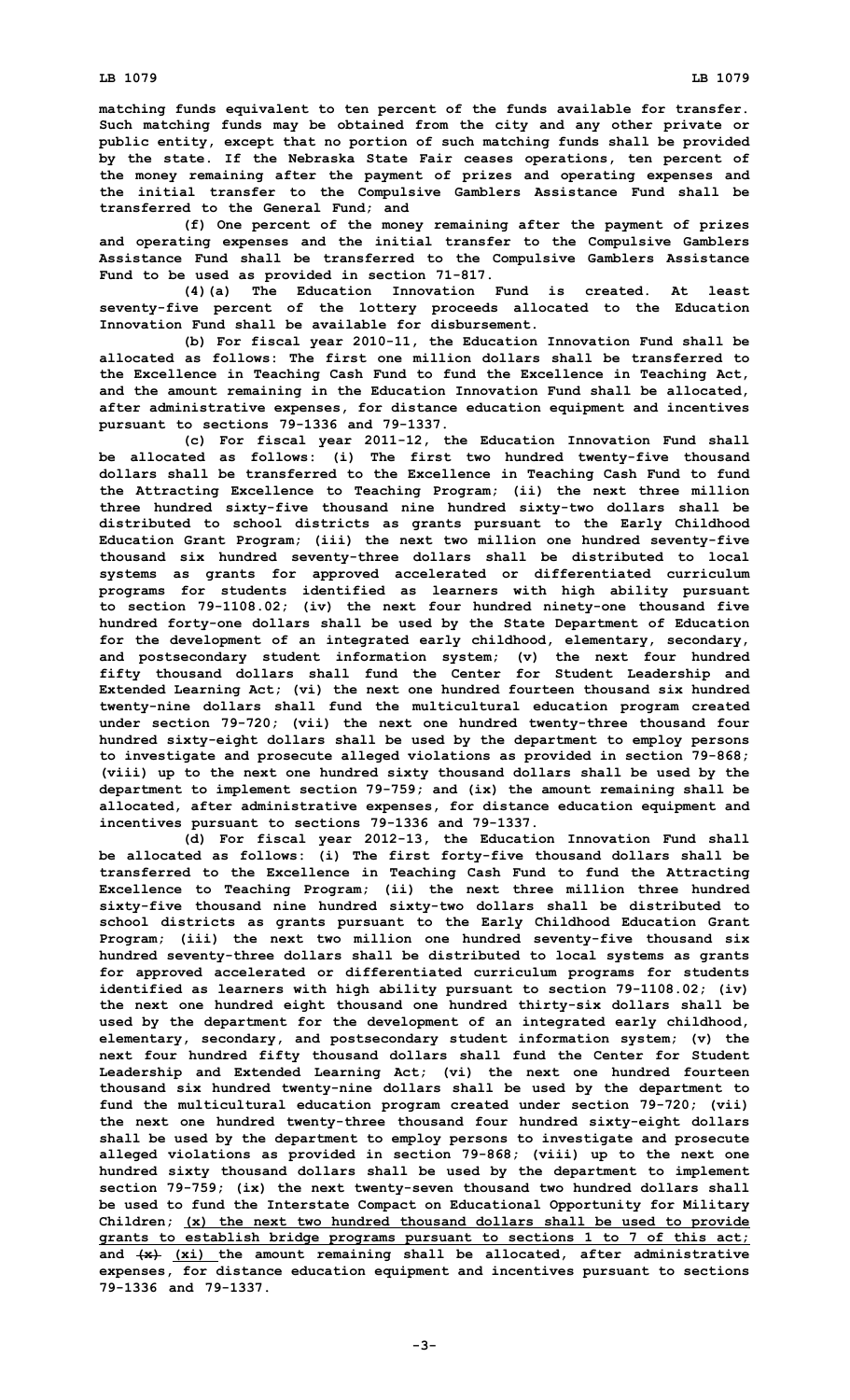**(e) For fiscal year 2013-14, the Education Innovation Fund shall be allocated as follows: (i) The first one million dollars shall be transferred to the Excellence in Teaching Cash Fund to fund the Excellence in Teaching Act; (ii) the next allocation shall be distributed to local systems as grants for approved accelerated or differentiated curriculum programs for students identified as learners with high ability pursuant to section 79-1108.02 in an aggregated amount up to the amount distributed in the prior fiscal year for such purposes increased by the basic allowable growth rate pursuant to section 79-1025; (iii) the next allocation shall be used by the State Department of Education for the integrated early childhood, elementary, secondary, and postsecondary student information system in an aggregated amount up to the amount used in the prior fiscal year for such purposes increased by the basic allowable growth rate pursuant to section 79-1025; (iv) the next allocation shall fund the Center for Student Leadership and Extended Learning Act in an aggregated amount up to the amount used in the prior fiscal year for such purposes increased by the basic allowable growth rate pursuant to section 79-1025; (v) the next allocation shall be used by the department to fund the multicultural education program created under section 79-720 in an aggregated amount up to the amount used in the prior fiscal year for such purposes increased by the basic allowable growth rate pursuant to section 79-1025; (vi) the next allocation shall be used by the department to employ persons to investigate and prosecute alleged violations as provided in section 79-868 in an aggregated amount up to the amount used in the prior fiscal year for such purposes increased by the basic allowable growth rate pursuant to section 79-1025; (vii) up to the next one hundred sixty thousand dollars shall be used by the department to implement section 79-759; (viii) the next two hundred thousand dollars shall be used to provide grants to establish bridge programs pursuant to sections 1 to 7 of this act; and (viii) (ix) the amount remaining shall be allocated, after administrative expenses, for distance education equipment and incentives pursuant to sections 79-1336 and 79-1337.**

**(f) For fiscal years 2014-15 and 2015-16, year 2014-15, the Education Innovation Fund shall be allocated as follows: (i) The first one million dollars shall be transferred to the Excellence in Teaching Cash Fund to fund the Excellence in Teaching Act; (ii) the next allocation shall be distributed to local systems as grants for approved accelerated or differentiated curriculum programs for students identified as learners with high ability pursuant to section 79-1108.02 in an aggregated amount up to the amount distributed in the prior fiscal year for such purposes increased by the basic allowable growth rate pursuant to section 79-1025; (iii) the next allocation shall be used by the State Department of Education for the integrated early childhood, elementary, secondary, and postsecondary student information system in an aggregated amount up to the amount used in the prior fiscal year for such purposes increased by the basic allowable growth rate pursuant to section 79-1025; (iv) the next allocation shall fund the Center for Student Leadership and Extended Learning Act in an aggregated amount up to the amount used in the prior fiscal year for such purposes increased by the basic allowable growth rate pursuant to section 79-1025; (v) the next allocation shall be used by the department to fund the multicultural education program created under section 79-720 in an aggregated amount up to the amount used in the prior fiscal year for such purposes increased by the basic allowable growth rate pursuant to section 79-1025; (vi) the next allocation shall be used by the department to employ persons to investigate and prosecute alleged violations as provided in section 79-868 in an aggregated amount up to the amount used in the prior fiscal year for such purposes increased by the basic allowable growth rate pursuant to section 79-1025; (vii) the next two hundred thousand dollars shall be used to provide grants to establish bridge programs pursuant to sections 1 to 7 of this act; and (vii) (viii) the amount remaining shall be allocated, after administrative expenses, for distance education equipment and incentives pursuant to sections 79-1336 and 79-1337.**

**(g) For fiscal year 2015-16, the Education Innovation Fund shall be allocated as follows: (i) The first one million dollars shall be transferred to the Excellence in Teaching Cash Fund to fund the Excellence in Teaching Act; (ii) the next allocation shall be distributed to local systems as grants for approved accelerated or differentiated curriculum programs for students identified as learners with high ability pursuant to section 79-1108.02 in an aggregated amount up to the amount distributed in the prior fiscal year for such purposes increased by the basic allowable growth rate pursuant to section 79-1025; (iii) the next allocation shall be used by the State Department of Education for the integrated early childhood, elementary, secondary, and postsecondary student information system in an aggregated amount up to the amount used in the prior fiscal year for such purposes increased by the basic allowable growth rate pursuant to section 79-1025; (iv) the next allocation**